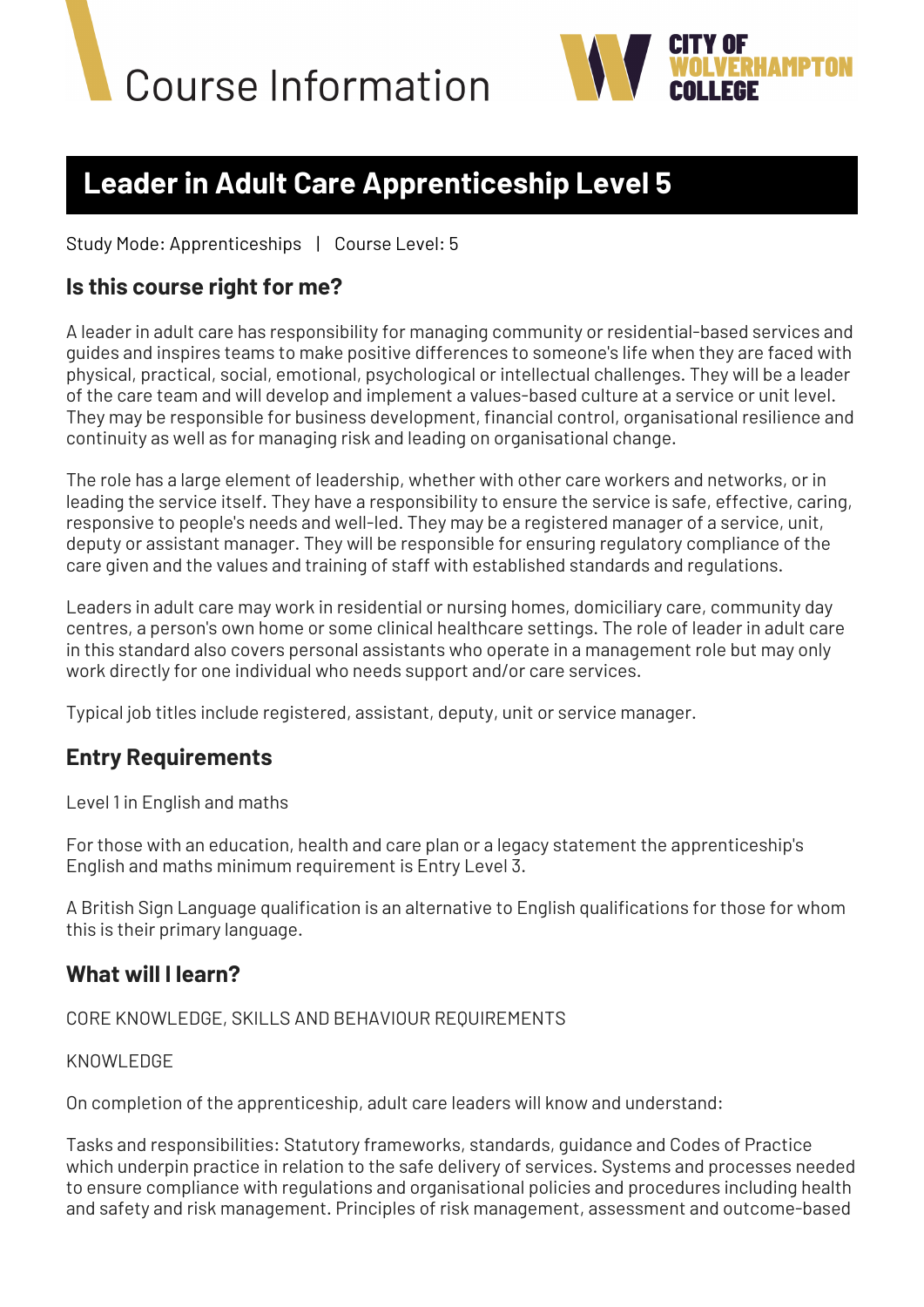practice. Principles and underpinning theories of change management including approaches, tools and techniques that support the change process. Legislative and regulatory frameworks which inform quality standards. Theories and models that underpin performance and appraisal including disciplinary procedures.

Dignity and human rights: Legislation and policy initiatives on the promotion of diversity, equality and inclusion in services they lead.

Communication: Legal and ethical frameworks in relation to confidentiality and sharing information. Range of tools and strategies to enhance communication including technology.

Safeguarding: Legislation, national and local solutions for the safeguarding of adults and children including reporting requirements. The elements needed to create a culture that supports whistleblowing in the organisation.

Health and wellbeing: Models of monitoring, reporting and responding to changes in health and wellbeing.

Professional development: Principles of professional development. Goals and aspirations that support own professional development and how to access available opportunities. Elements needed to create a culture that values learning, professional development, reflective practice and evidence-based practice. Systems and processes necessary to ensure professional development opportunities are identified, planned, sourced, evaluated and recorded for workers.

Leadership: Theories of management and leadership and their application to adult care. Features of effective team performance.

#### SKILLS

On completion of the programme, apprentices will have skills in the following areas:

Tasks and responsibilities: Develop and apply systems and processes needed to ensure compliance with regulations and organisational policies and procedures. Implement strategies to support others to manage the risks presented when balancing individual rights and professional duty of care. Develop and apply systems and processes that monitor and sustain quality of the service, including assessments, care plans and service delivery. Lead and support others to work in a person-centred way and to ensure active participation which enhances the well-being and quality of life of individuals. Encourage and enable both staff and people who access care and support to be involved in the co-production of how the service operates. Manage all resources in delivering complex care and support efficiently and effectively.

Dignity and human rights: Develop and lead implementation of organisational practices to create and sustain a culture that actively champions dignity and respects diversity, inclusion and fairness in the workplace. Develop and lead a culture that values courage in working in ways that may challenge workers' own cultural and belief systems.

Communication: Develop and implement organisational processes to ensure that records and reports are written clearly and concisely and to keep information safe and preserve confidentiality. Translate policy and guidance into understandable information for a range of audiences including people who access care and support, carers and families and other colleagues.

Safeguarding: Implement systems to train and support work colleagues to enable them to recognise and respond to potential signs of abuse and or unsafe practices, following organisational policies and procedures. Monitor and evaluate the effectiveness of organisational policies, systems and processes for safeguarding.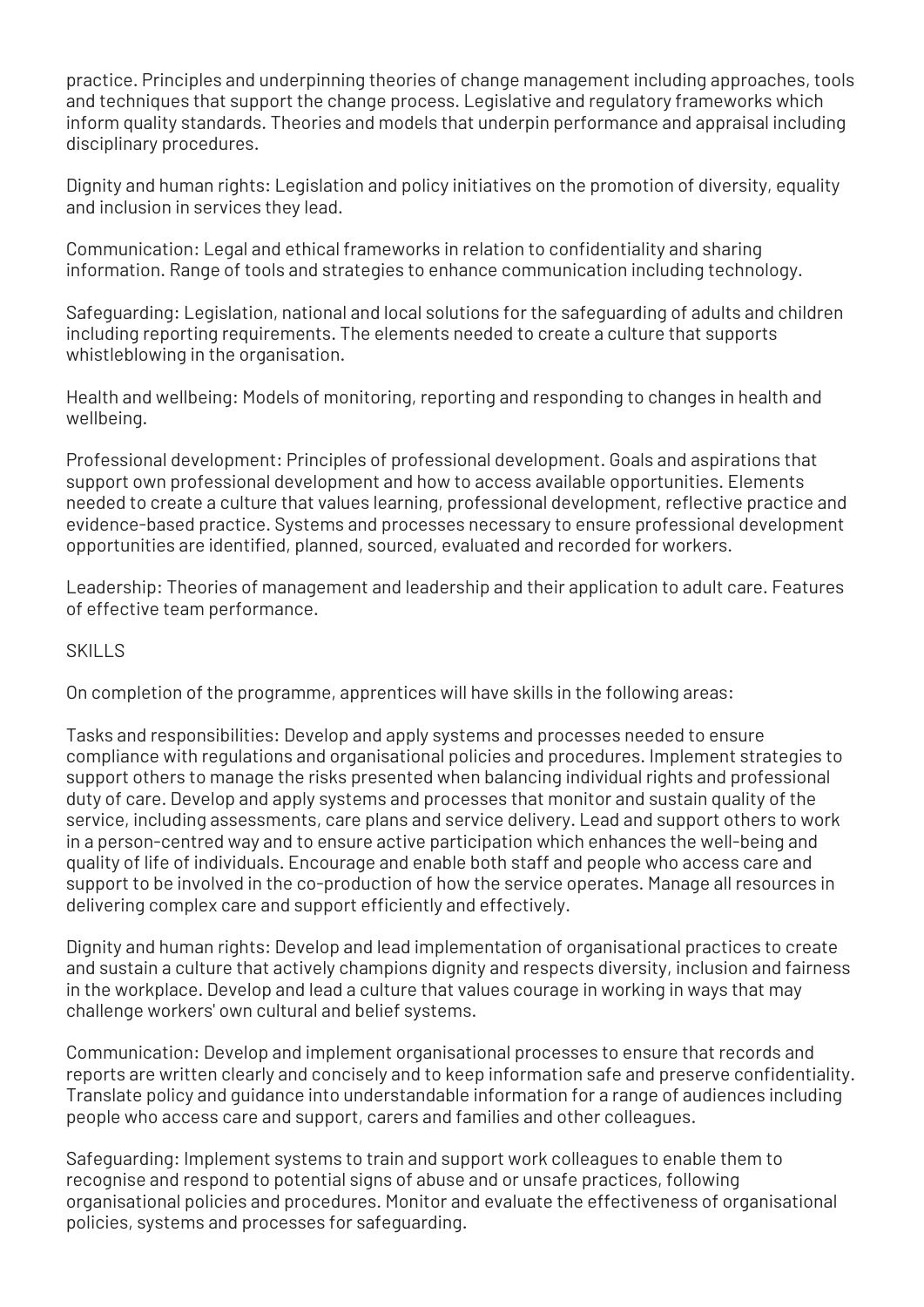Health and wellbeing: Lead the implementation of policies, procedures and practices to manage health, safety and risk to individuals and others in health and social care to ensure compliance with legislation, standards and guidance. Implement health and safety and risk management policies, procedures and practices to create a culture that values health and well-being in the organisation. Monitor, evaluate and improve health, safety and risk management policies and practices in the service.

Professional development: Apply evaluated research and evidence-based practice in own setting Take initiative to research and disseminate current drivers in the adult care landscape. Embed systems to improve performance of themselves and/or work colleagues through supervision, reflective practice and learning and development opportunities.

Leadership: Show a well-developed sense of their own behaviour and impact on others modelling a values-based culture. Create a supportive culture that values initiative and innovation and recognises the variety of skills of all within the service, both workers and individuals supported. Adopt a team approach, recognising contributions of team members and able to lead a team where required.

#### **BEHAVIOUR**

Apprentices will demonstrate the personal attributes and behaviours expected of all leaders in adult care:

Care: Consistently caring about individuals to make a positive difference to their lives

Compassion: Delivers care and support with kindness, consideration, dignity and respect

Courage: Does 'the right thing' for people and speaks up if the individual they support is at risk

Communication: Good communication is central to successful caring relationships and effective team working

Competence: Applies knowledge and skills to provide high quality care and support

Commitment: Committed to improving the experience of people who need care and support and ensures it is person-centred

# **How will I be assessed?**

Throughout the programme apprentices will receive expert tuition from highly trained staff

A qualified assessor will provide an induction and regular workplace assessments

### **What can I do next?**

Full-time employment in the sector

### **Delivery**

**Location:** Work-based & College **Start Date:**